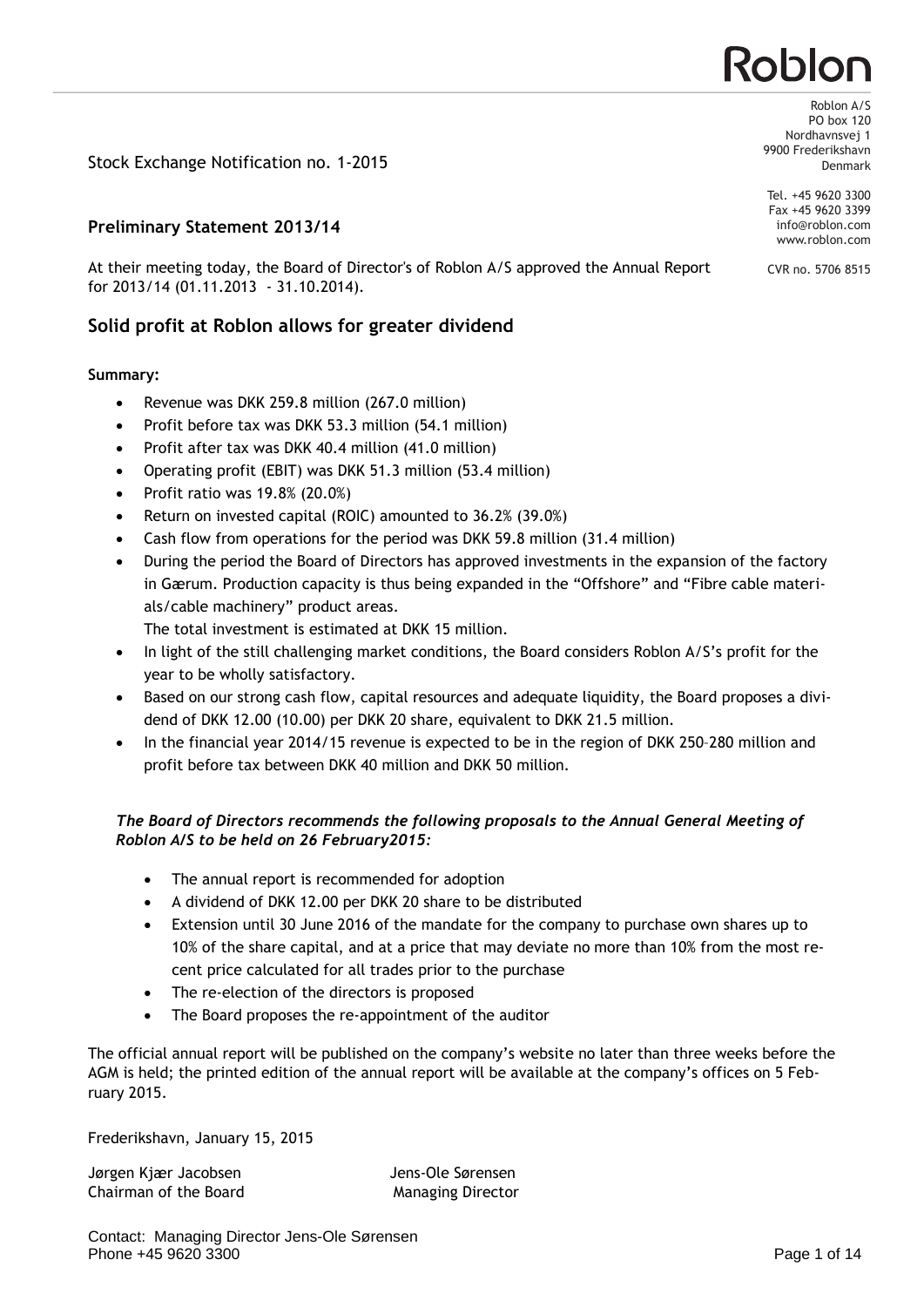# **Roblon in Figures**

| Financial Highlights (mill.DKK) 2)           | 2009/10 | 2010/11 | 2011/12 | 2012/13 | 2013/14 |
|----------------------------------------------|---------|---------|---------|---------|---------|
| Income Statement                             |         |         |         |         |         |
| Total revenue                                | 201,7   | 223,8   | 253,8   | 267,0   | 259,8   |
| Of which for export                          | 183,7   | 199,4   | 230,2   | 227,6   | 239,7   |
| Operating profit (EBIT)                      | 27,8    | 36,4    | 39,3    | 53,4    | 51,3    |
| Net financing, etc.                          | 3,4     | 0,5     | 1,8     | 0,7     | 2,0     |
| Profit before tax                            | 31,2    | 36,9    | 41,1    | 54,1    | 53,3    |
| Profit for the year                          | 23,5    | 27,6    | 30,8    | 41,0    | 40,4    |
| <b>Balance Sheet:</b>                        |         |         |         |         |         |
| <b>Total assets</b>                          | 224,9   | 242,0   | 244,0   | 274,5   | 300,6   |
| Share capital                                | 35,8    | 35,8    | 35,8    | 35,8    | 35,8    |
| Capital and reserves                         | 190,5   | 200,7   | 207,0   | 230,3   | 252,8   |
| Shareholder value                            | 221,4   | 213,9   | 298,6   | 425,6   | 511,4   |
| Cash Flow:                                   |         |         |         |         |         |
| Cash flow from operating activities          | 24,9    | 34,8    | 34,1    | 31,4    | 59,8    |
| Cash flow from investment activities         | (36, 6) | 15,5    | 6,1     | (8,7)   | (7,7)   |
| Purchase/sale of tangible fixed assets       | (2,2)   | (1,4)   | (3,5)   | (5,0)   | (5,4)   |
| Cash flow from financing activities          | (10,7)  | (17, 9) | (25,0)  | (17, 9) | (17, 9) |
| Change in cash and cash equivalents          | (22, 4) | 32,5    | 15,2    | 4,8     | 34,3    |
| <b>Key Figures</b>                           |         |         |         |         |         |
| Profit ratio (%)                             | 13,8    | 16,3    | 15,5    | 20,0    | 19,8    |
| ROIC/return on average invested capital (%)  | 22,8    | 29,3    | 31,6    | 39,0    | 36,2    |
| Solvency ratio (%)                           | 84,7    | 82,9    | 84,8    | 83,9    | 84,1    |
| Return on equity (%)                         | 12,7    | 14,1    | 15,1    | 18,7    | 16,7    |
| Earnings per share of DKK 20 (EPS) 1)        | 13,1    | 15,5    | 17,2    | 22,9    | 22,6    |
| Price/Earnings ratio (PE)                    | 9,4     | 7,7     | 9,7     | 10,4    | 12,6    |
| Payout ratio (%)                             | 76      | 91      | 58      | 44      | 53      |
| Cashflow per share of DKK 20 from operations | 13,9    | 19,5    | 19,1    | 17,6    | 33,5    |
| Proposed dividend (% of nominal value)       | 50      | 70      | 50      | 50      | 60      |
| Intrinsic value of shares 1)                 | 107     | 112     | 116     | 129     | 141     |
| Stock-exchange listing, end of period 1)     | 124     | 120     | 167     | 238     | 286     |
| Number of full-time employees (average)      | 123     | 125     | 136     | 138     | 138     |

1) Recalculated in order to reflect the 1:5 share split of the company's A- and B-shares.

Comparative figures have been changed for all the years listed here.

2) The key figures have been calculated in accordance with the Danish Society of Financial Analysts' Recommendations The stated share-based key figures relates to the B-shares.

Please see accounting policies for definitions and terms in note 30.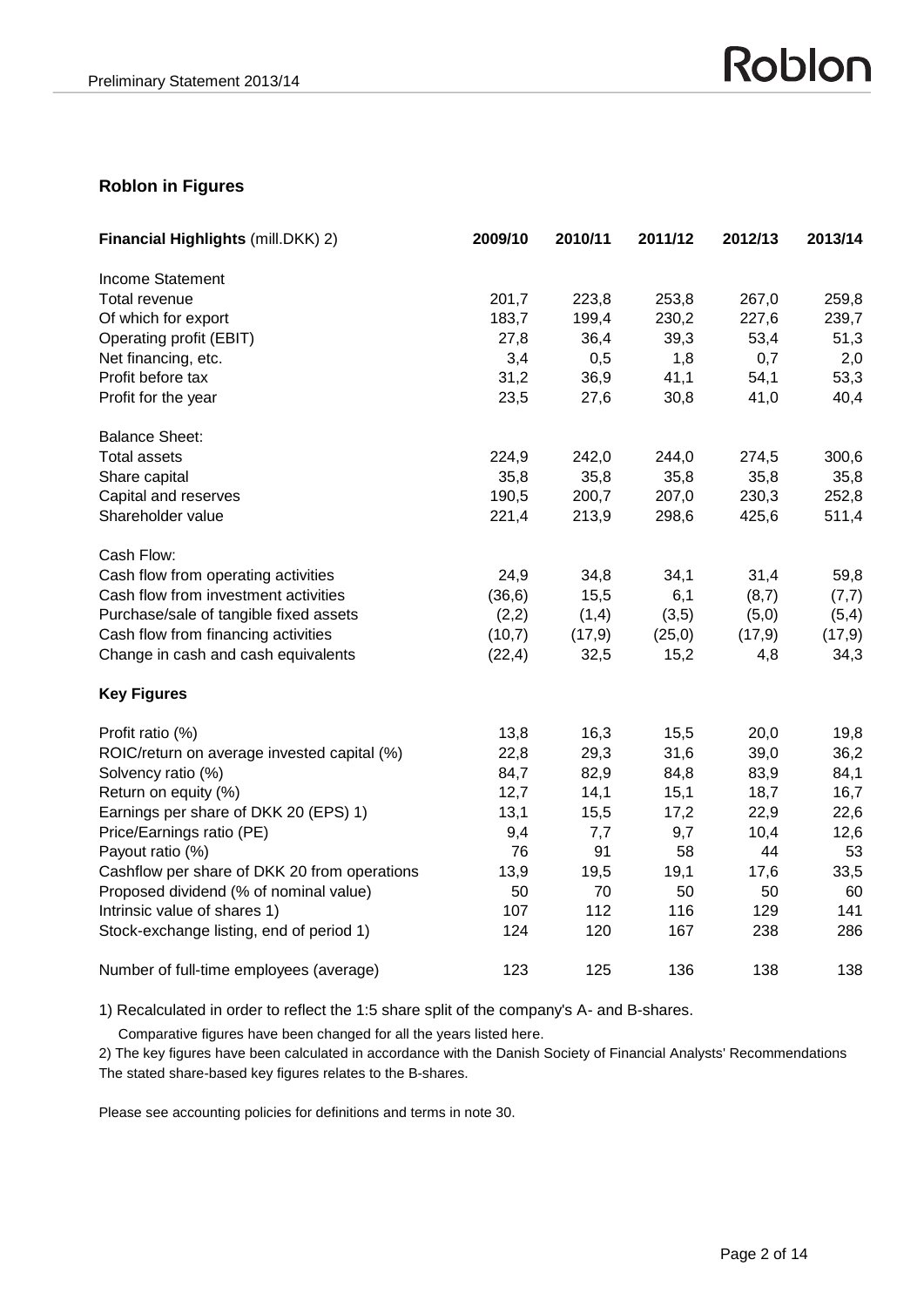# **Management's Review**

#### *Annual report*

# **Income statement**

In the financial year 2013/14, the company achieved revenue of DKK 259.8 million compared to DKK 267 million in the previous year. Revenue increased for the "Fibre cable materials/cable machinery", "TWM" and "Lighting" product group areas, while "Offshore" reported lower revenue compared to the previous year, which is mainly due to the extraordinarily large project sale of that year.

The total revenue level is within the expected range of DKK 250–275 million, which tallies with the management's expectations set out in the annual report for 2012/13.

Exports accounted for 92% of revenue compared to 85% the year before.

The revenue for the year was as announced in the latest statement dated 27 November 2014. Profit before tax was DKK 53.3 million and is consequently DKK 2.3 million higher than the expected figure of approx. DKK 51 million before tax.

Operating profit was DKK 51.3 million compared to 53.4 million in 2012/13.

Consumption of goods decreased relatively more than revenue, which is due to product mix and better utilisation of raw materials.

Other external costs rose slightly to DKK 30.0 million, compared to DKK 29.2 million the previous year.

Staff costs increased by just over 2% to DKK 62.2 million. The average number of employees for the financial year remained unchanged at 138.

Total depreciation increased to DKK 9.0 million, compared to DKK 8.0 million the previous year.

The fact that the financial income has risen from DKK 1.1 million to DKK 2.0 million is due to higher interest income from fixed-term deposits.

#### **Tax**

Tax on profit for the year amounted to DKK 12.9 million compared to DKK 13.1 million the previous year. The company's total tax rate is 24.1% compared to 24.3% the previous year.

# **Balance sheet**

As of 31 October 2014, the company's balance sheet total is DKK 300.6 million compared to DKK 274.5 million at the end of the previous financial year.

*Stocks* rose to DKK 62.5 million from DKK 56.5 million. This increase can generally be attributed to the timing difference within TWM and cable + cable machinery.

*Receivables from sales* fell to DKK 49.7 million from DKK 62.3 million. This difference is due to the extraordinarily large project sale at the end of the financial year 2012/13.

# **Financing and capital resources**

Roblon's cash flow from primary operations increased to DKK 71.6 million compared to DKK 40.0 million the previous year. This rise is particularly attributed to receivables and an increase in current trade payables on the balance sheet date. There were no changes to investing activities when compared to the previous year. At the end of the year liquid assets amounted to DKK 120.9 million. Roblon has unutilised credit facilities through the company's bank.

# **Equity**

Roblon's equity amounted to DKK 252.8 million compared to DKK 230.3 million the previous year.

#### **Events after the Balance Sheet Date**

There have not been any significant events or conditions with a material effect on Roblon's financial position since the end of the financial year.

# **Future expectations**

The management expects moderate growth overall on Roblon's main markets in the financial year 2014/15.

On the whole, Western Europe has not provided any growth in Roblon's product areas, while the unrest over Ukraine/Russia and the falling rouble present increasingly negative prospects.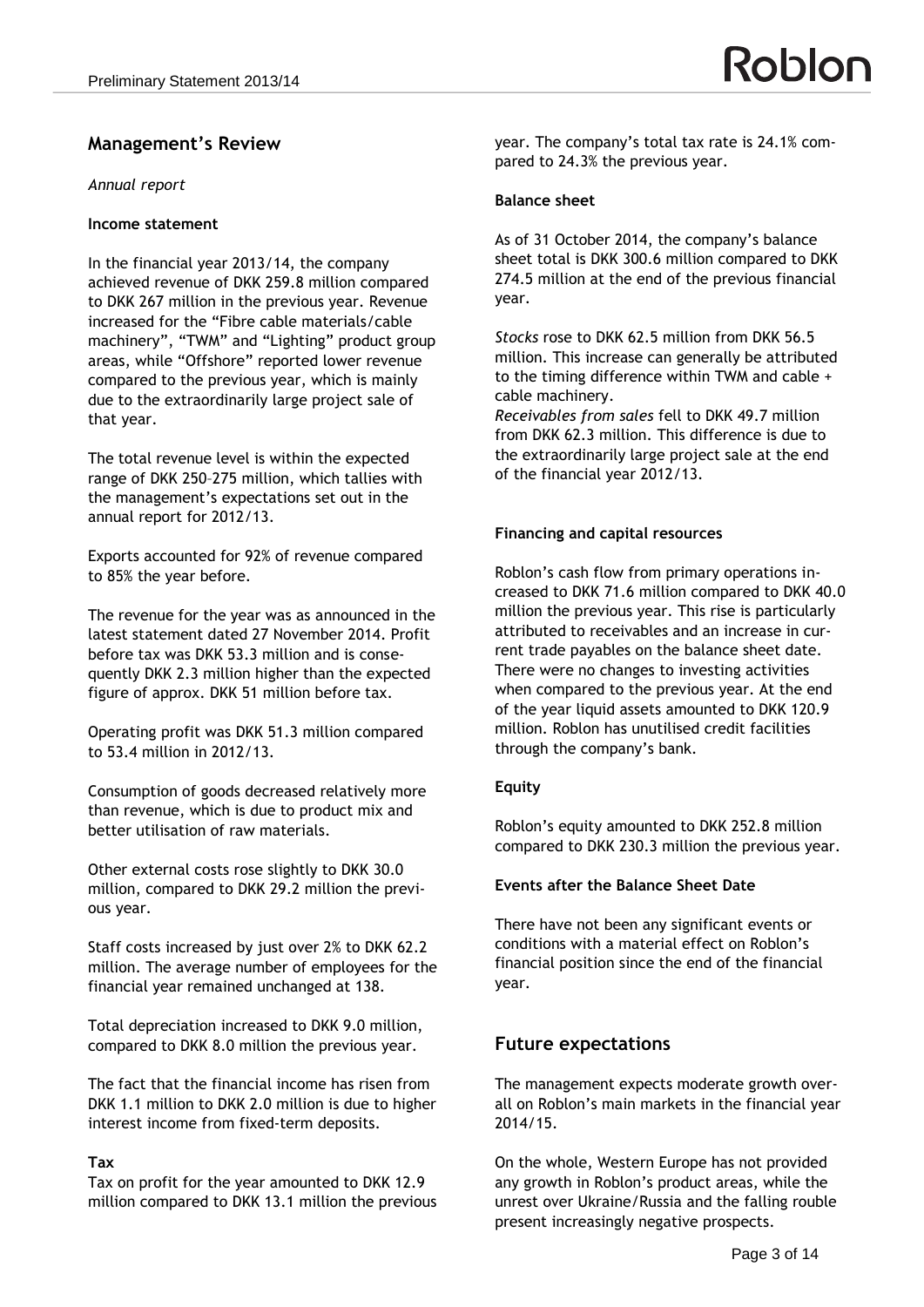An important factor that affects the prospects for the new year is the rapidly falling oil price. Prices have fallen by more than 40% since the summer 2014. The falling prices will mean and does already mean that many new investments within the oil industry are being deferred or dropped entirely. Many oil companies that operate in the North Sea follow the rule of thumb that new investments are deferred when oil prices hit USD 80 per barrel. The direct conversion to the oil industry accounts for 20% of Roblon's total revenue.

By focusing on global business development, Roblon has targeted activities at customers all over the world in our "Offshore" product group area. Roblon has customers who operate in the North Sea, but still expect to report healthy sales growth in the product group area via the globalisation measures of our company.

The greatest opportunities for growth are in the distant markets such as Asia, China and South America.

One of the ways Roblon will continue our business and market development is by having more of a presence in relation to both existing and prospective customers. In the current financial year this will take the form of investing in additional sales staff. In the short term this will lead to greater costs and some impact on the operating profit.

The current financial year 2014/15 will also see an increase in Roblon's investment in product development. Among other things, staff numbers will be increased to strengthen the direct approach to identifying customers' future needs. Roblon's strategy is to develop and launch trendsetting products within our core business areas so that we are perceived as the leaders in our industry.

Acquisitions are an important element of Roblon's strategic development policy and our achievement of the 2015 objectives set in 2010 (revenue of DKK 300 million and an average annual EBT margin of at least 10% in 2015). Roblon's acquisitions committee is working in a structured way with several potential targets and the situation will be clarified in the current financial year 2014/15.

In light of the above situation, Roblon's expectations for revenue and earnings for the new year are revenue in the region of DKK 250–280 million and profit before tax in the order of DKK 40–50 million.

From the start of the new financial year 2014/15 Roblon will issue quarterly reports.

#### **Sales Development**

The revenue for the financial year 2013/14 grew robustly after a slow first quarter, with the figure for the first half-year being 8.4% higher than in the previous year.

The second half-year followed the course we had expected, in that revenue did not match the figure from the same period last year, something which was also described in the annual report for 2012/13. The second half-year was positively affected in particular by individual orders and project sales to the "TWM" and "Offshore" product group areas. The second half-year thus ended 11.1% below the figure for the previous year at DKK 135.0 million.

The annual revenue trend for the four product group areas developed satisfactorily and as expected. As a consequence, revenue for the "Fibre cable materials/cable machinery", "TWM" and "Lighting" product group areas was higher than the previous year, with an increase in revenue of 16.4% on the previous year.

Revenue for the "Offshore" area largely corresponded to expectations and was smaller than the previous year. The product area received an extraordinary amount of individual orders last year.

#### **The four product group areas**

Roblon operates within four product group areas, namely:

- Fibre cable materials and cable machinery products for the fibre optic industry. Revenue for the area totalled DKK 96.2 million (DKK 92.6 million)
- TWM machinery for yarn and rope-making as well as winding/coiling. Revenue for the area totalled DKK 70.9 million (DKK 67.1 million)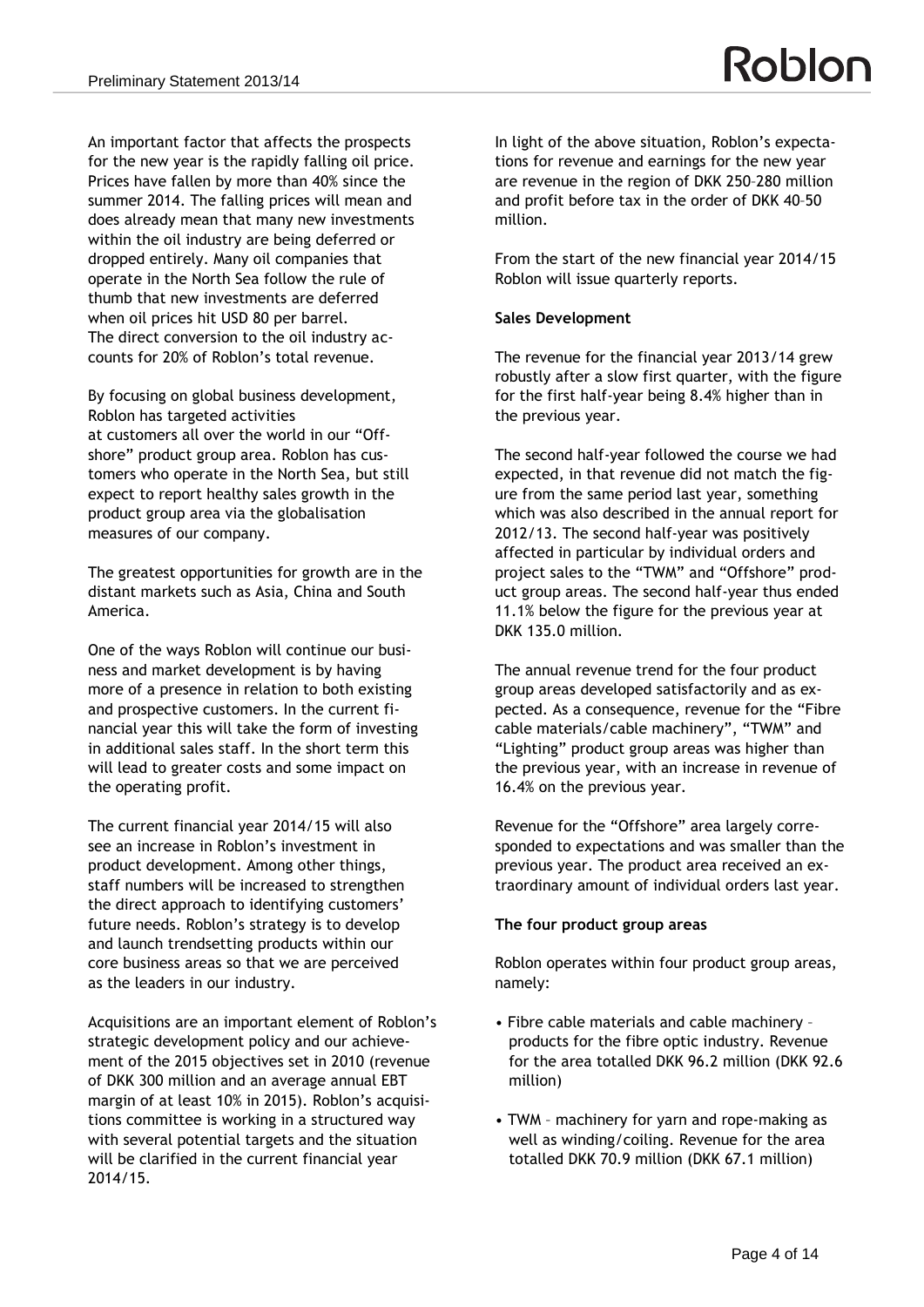- Offshore products for the offshore industry and other industry. Revenue for the area totalled DKK 56.3 million (DKK 76.1 million)
- Lighting products for fibre optic lighting and LED lighting. Revenue for the area totalled DKK 36.4 million (DKK 31.3 million)

#### **Fibre cable materials and cable machinery**

Demand for fibre optic cables is driven by an ever-increasing demand for lightning-fast data transfer for faster internet connections, server solutions "in the cloud", video-on-demand services and online gaming.

Roblon is an experienced supplier to the fibre cable industry and produces a wide range of machinery for handling cables. Both standard machines and customised solutions are included in the extensive selection of machines that form the production line.

Roblon also supplies a wide range of the components used to construct the cable; these components vary according to the requirements for the cable's durability and function.

The market for cable machinery and materials is characterised by a small number of major players, and by working with Roblon these achieve substantial one-stop-shopping advantages as a result of buying both machinery and materials for fibre cable production from the same place.

Working very closely with the customer allows Roblon to achieve an in-depth understanding of their need for innovative production solutions and thus efficient, competitive products.

#### **TWM**

The TWM business area dates back to the first days of the company some 60 years ago as a supplier of rope to the local fishing industry. Over the years Roblon has built up unique expertise within twisters, rope-making machinery and winders used either individually or in combination to make yarns and cabled ropes.

Twisting equipment is used to produce yarns for agriculture and industry. Agricultural customers want products such as baler twine for bales of straw. Industrial applications include the use of strong yarns made from synthetic aramid fibres and also more technical yarns such as geotextiles because they tolerate contact with soil.

Roblon's wide selection of rope-making machines includes equipment that produces cabled rope in thicknesses from as little as 1 mm to as large as 50 mm in diameter. Rope is used in countless situations and is made all over the world.

The finished rope is usually wound onto drums of varying sizes. Roblon's range of winders can take care of that part of the job. As a spin-off of the focus on rope, Roblon has also developed a winder for the carbon fibre industry. The winder is used to spool raw materials that are used in the production of carbon fibre.

The market for twisters, rope-making machinery and winders is highly globalised with a stable market trend. As a general rule, the demand for Roblon's equipment follows the economic business cycles quite closely.

# **Offshore**

Roblon's solutions based on synthetic fibres are in demand in the offshore sector thanks to their low weight and high strength. The rust-free and bendy, flexible products offer a long service life and high levels of strength to an industry where safety and reliability are key words.

The products are typically impregnated and have a useful life of more than 30 years. The offshore oil and gas industry uses them for various purposes, including securing floats to deep sea pipelines, protecting and reinforcing the tying of pipes to the ocean floor, and as a safety net to protect crews from sudden falling objects when handling heavy drilling equipment on platforms and rigs.

The market is growing and new uses for Roblon's strong and lightweight fibre solutions are constantly being found. For the same reason, innovation and product development often take place in close cooperation with our customers. They turn to us with the expectation that Roblon's knowhow on synthetic fibres in offshore environments can help to address a specific challenge.

Roblon's knowledge of the field is also applied onshore in the form of products used e.g. when installing high voltage lines where the material's strength and flexibility is combined with strong current insulation properties.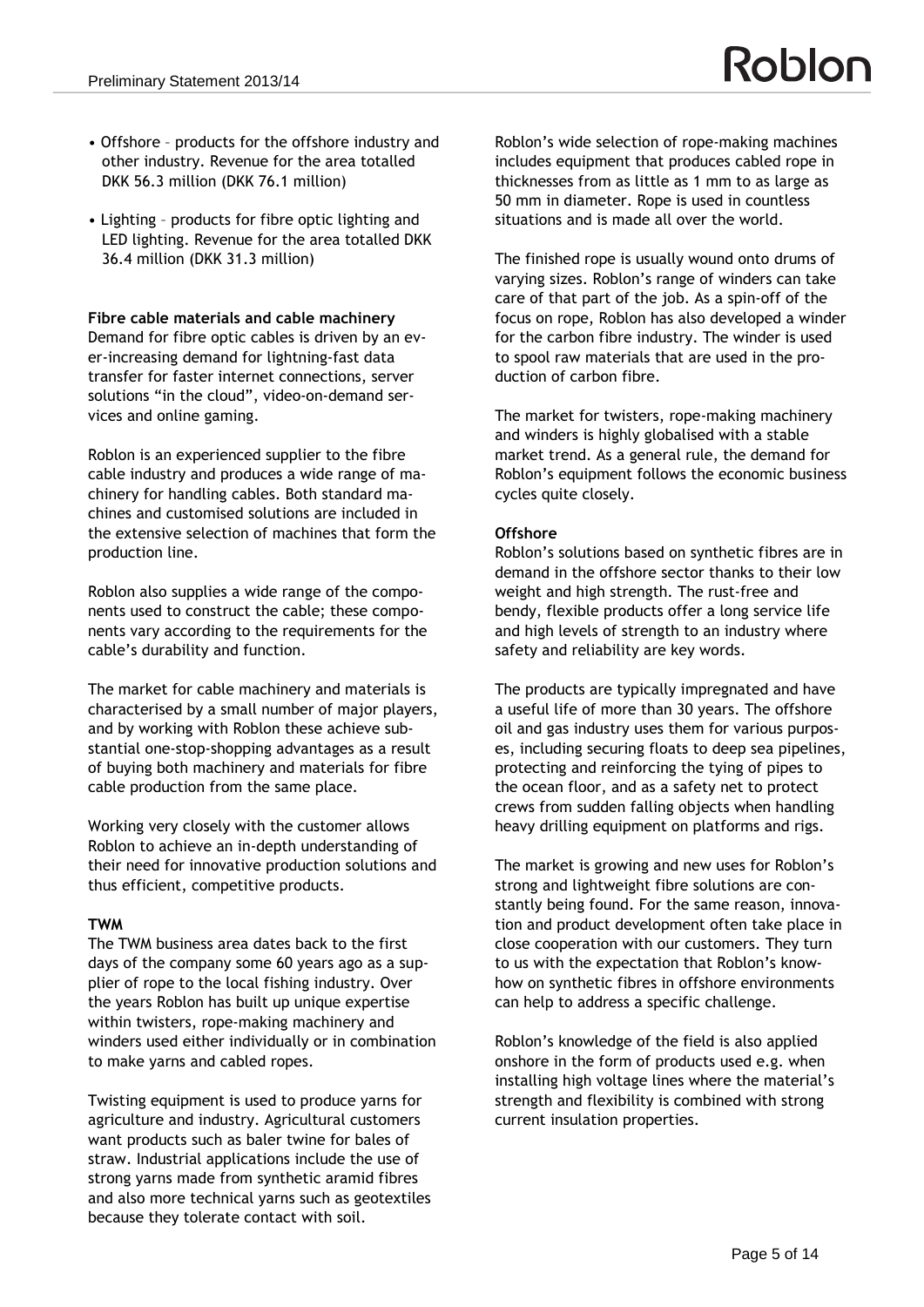Fibre optic lighting is primarily known from decorative projects in the form of "luminous", often coloured plastic fibre cables (side lighting) and also for spot lighting (end lighting), where fibreglass cables concentrate the light on defined areas.

Fibre optic lighting is the largest product segment in the "Lighting" product area. Fibre optic lighting does not emit heat and the light source itself is not live, nor does it emit any ultraviolet radiation or heat.

The gentle light produced is ideal for fragile paintings and sculptures at museums, in display cases or as decorative lighting.

The second product segment in "Lighting" consists of ultra power-saving LED installations. LED (Light Emitting Diode) lighting tends to be used in shops and offices. Many different grades of LED light fittings and solutions are now offered at various price levels, with the market dominated by a large number of low-price manufacturers. Roblon focuses on quality lighting and on customers with a strong business incentive to invest in good lighting. These are customers for whom perfect lighting is essential for presenting their products as attractively as possible.

As quality LED technology has neutralised halogen's head start in terms of colour and contrast reproduction, so Roblon has gained a foothold in the market for quality LED lighting, with its solutions often being developed in close cooperation with the customer.

#### **Product Development**

Roblon would like to constantly enhance the market's perception of Roblon as a technological innovator and a market leader in terms of developing and launching trendsetting products and system solutions within the core business areas of our company.

Roblon wants to offer the market products and system solutions featuring the best and most efficient solutions, incorporating both general solutions and specially customised products and solutions to meet individual market and customer requirements. Customers should perceive Roblon as a supplier of the most innovative and documented customer value-added products and services.

Roblon has the expertise and requisite technological preparedness to boost its competitiveness and status as a technological leader. We are always improving our professional skills and disciplines through courses and hiring new staff. Roblon invests regularly in activities that generate skills in order to safeguard and expand both our existing

Roblon

and future key competencies. This year the area has consequently increased staff numbers in the following disciplines: mechanical design, electronics, and chemicals and polymers.

In the financial year 2013/14 we have worked to identify new market trends, product opportunities, applications and technologies.

The development function also works continuously to optimise and rationalise our production processes. As a whole the work on production technology development and optimisation is of huge importance in being able to come up with new solutions for our customers; it is also very closely associated with product development within the "Fibre cable materials" and "Offshore" product group areas.

The on-going focus of our development function is on streamlining and improving the management of development projects. The identification and prioritisation of new projects and products are ensured with effective risk management designed to safeguard the right balance between risk and return, as well as minimising the risk in individual projects. This includes enabling the rapid shutdown of any unattractive projects.

We have also focused on identifying interesting products that can supplement our current product ranges via insourcing and thus help us to expand our customer base and market.

The financial year 2013/14 saw Roblon launch six new products within the "Fibre cable materials/cable machinery" product group area. These comprised four fibre cable material products for the fibre optic cable industry, as well as two new product units for the cable machinery sector. These launches took place at *Wire 2014*, the world's most important trade fair for the cable industry which is held in Düsseldorf every two years. As we have experienced previously, Roblon's stand received a lot of interested visitors, meaning management has a genuine basis for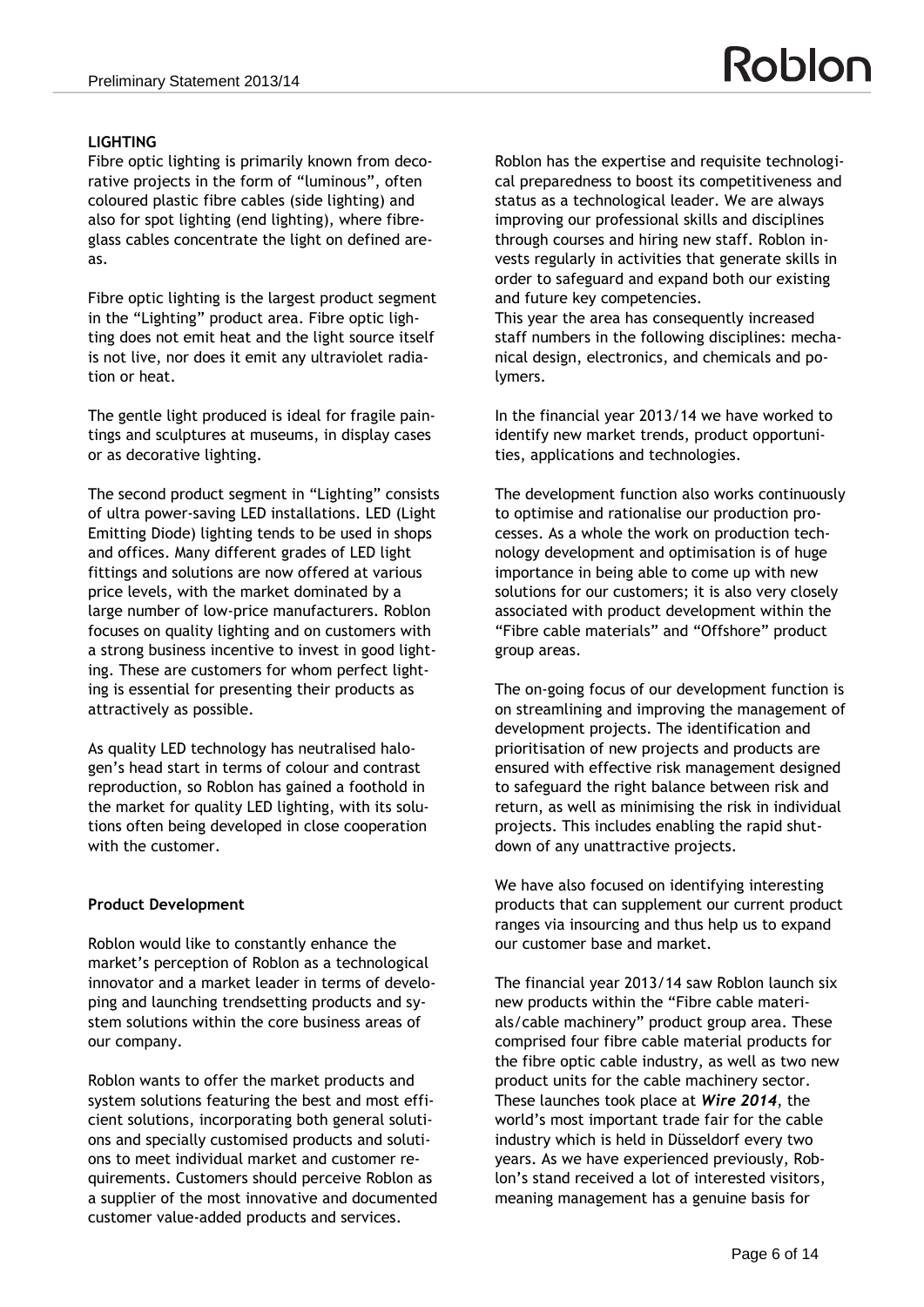having good expectations for the future sales of these recently launched products. In relation to Roblon's growth target, staffing levels in the production development function rose by 15% in the financial year 2013/14.

# **Production**

The financial year 2013/14 saw the company begin the expansion of Roblon's production facilities at the factory in Gærum. The factory will be expanded by approx. 2,500  $m^2$ , and should be ready for occupation in the first quarter of 2015.

In conjunction with this, we are also investing in new production equipment for the factory. Roblon's production capacity within the "Fibre cable materials/cable machinery" and "Offshore" product group areas will consequently be much higher.

Management expects the production equipment to be brought into daily use during the first half-year of 2015.

The total investment is expected to amount to around DKK 15 million.

#### **Statutory statement of corporate social responsibility**

Roblon has not come up with a structured approach to explain the relationship between CSR and value-creating business operations, and for this reason has not adopted policies for the area.

As a consequence of this, there is no separate statement for the area.

Similarly, Roblon does not have any policies in place on human rights or reducing climate change.

#### **Employees and organisation**

Roblon's organisation consists of dedicated, motivated and extremely competent employees. We aim to retain, develop and attract committed and skilled employees who are ambitious and have the interest and ability to enhance and secure the company's success.

The skill levels at the company are maintained and boosted regularly by means of holding courses, seminars and training sessions, as well as oth-

er activities that provide skills. With regard to the production function, these allow our employees to be trained in work tasks and methodologies covering production and the manufacturing of products within all of Roblon's four product group areas. This provides the company with significant and very important flexibility, meaning that it is easy to rapidly plug a staffing hole in an area which has to fill sudden, exceptional customer orders. This flexibility and the ability to honour express orders are becoming ever more important; in addition to the importance of satisfying customer requirements, this broadening of expertise allowing the employees in question to work in several product group areas also provides them with greater job satisfaction and more motivation. This vital readiness for change is one of the basic approaches of our organisation. Our employees, who are very motivated and dedicated in terms of flexibility and change, understand that these elements and attitudes play a crucial role in our success and in the achievement and fulfilment of our overall goals.

Motivation and efficiency are contingent upon a good and healthy working environment. We ensure this is in place by, among other things, continuously focusing on meeting the requirements for workplace assessments, psychological working environment, conflict resolution, absence due to illness and generally ensuring a healthy work/home life balance.

Over the course of the year we have conducted both internal and external audits across our three different physical locations; we have also carried out regular safety inspections which help to ensure and maintain a good and safe working environment.

Every year members of the Working Environment Organisation group take part in training sessions to increase the skill levels in conjunction with future-oriented work.

We work in a targeted way to prevent occupational accidents and continuously to reduce the consumption of hazardous substances in production.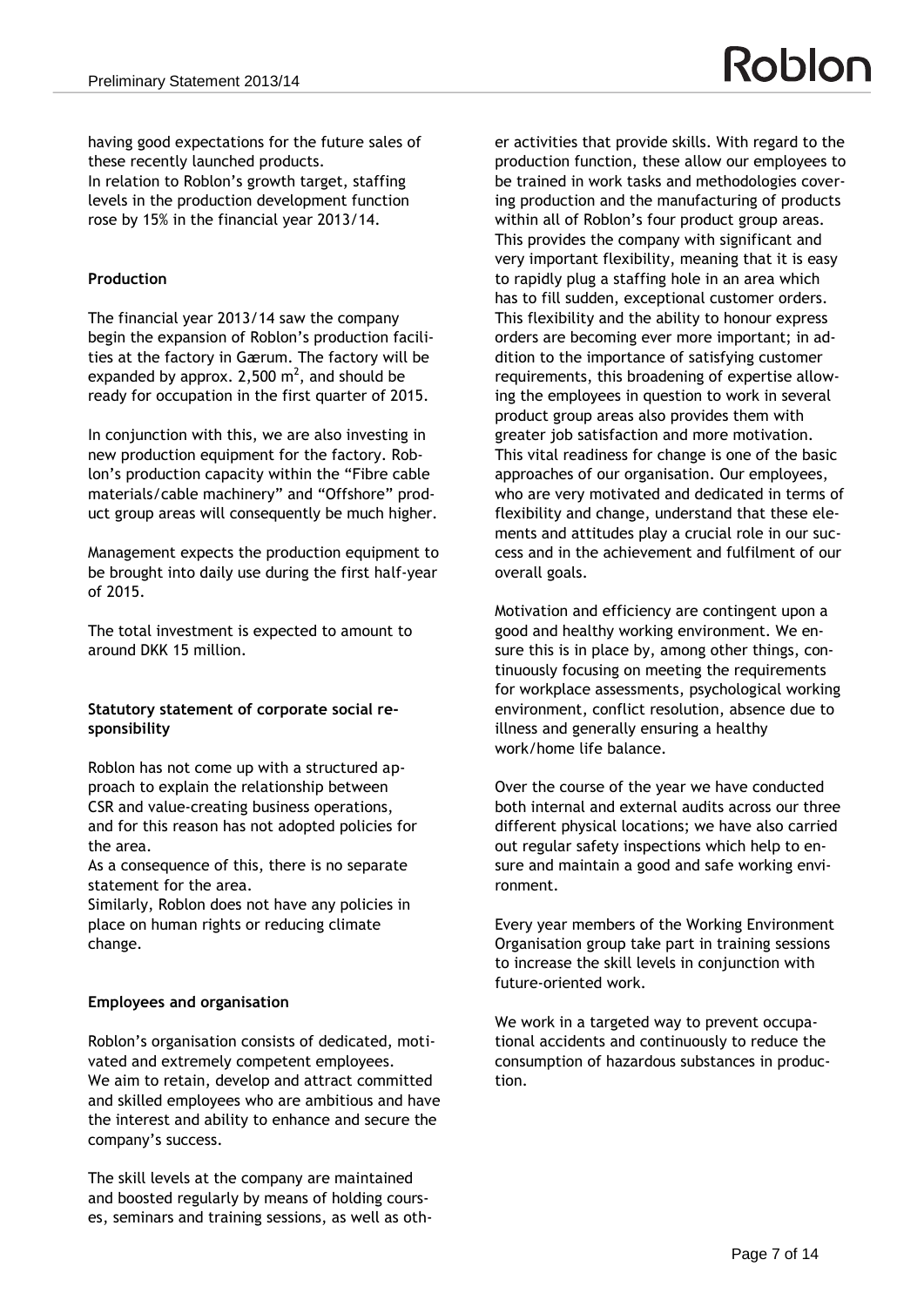#### **Number of employees**

Roblon had an average of 138 employees in 2013/14, just as we did in 2012/13. The number of employees was 143 at the start of the year, compared to 142 last year.

#### **Risk factors**

#### **Economic trends**

Roblon monitors the development of economic trends on an ongoing basis, because fluctuations in conditions have a significant impact on the company's financial results.

In general, we have a good spread of products and markets, and to counter geographically determined fluctuations in demand, all product groups in Roblon are working to globalise sales in all areas. Furthermore, activities are directed at several different customer areas.

It should, however, be noted that this spread does not have an effect if there is a general downturn in international economic conditions.

#### **Currency and credit risks**

These risks are stated in Note 23.

#### **Environment**

Roblon's production facility in Gærum is environmentally certified according to ISO 14001 and has no emissions from processes that have an impact on the external aquatic environment and emissions to air are limited and subject to ongoing control.

Roblon's production facility in Sæby does not use any production processes that have a particular impact on the environment, which means that the external environmental impact is very limited and can be attributed primarily to energy consumption for lighting, heating and the painting process. Energy is also used to control light sources and there are very limited emissions to air in connection with the process of gluing fibre bundles.

#### **Insurance**

The company's policy is to take out insurance against risks which might be a threat to its financial position. In addition to statutory insurance cover, policies have been taken out to cover product liability and consequential losses. Properties, operating equipment and stocks are insured on an all-risk basis at their replacement value.

#### **Overall liquidity**

Roblon has financed its activities via its operations, and as at 31.10.14 the company has a liquidity surplus. Roblon has unutilised ongoing credit facilities, and further financing is available by raising loans against buildings and machinery as collateral.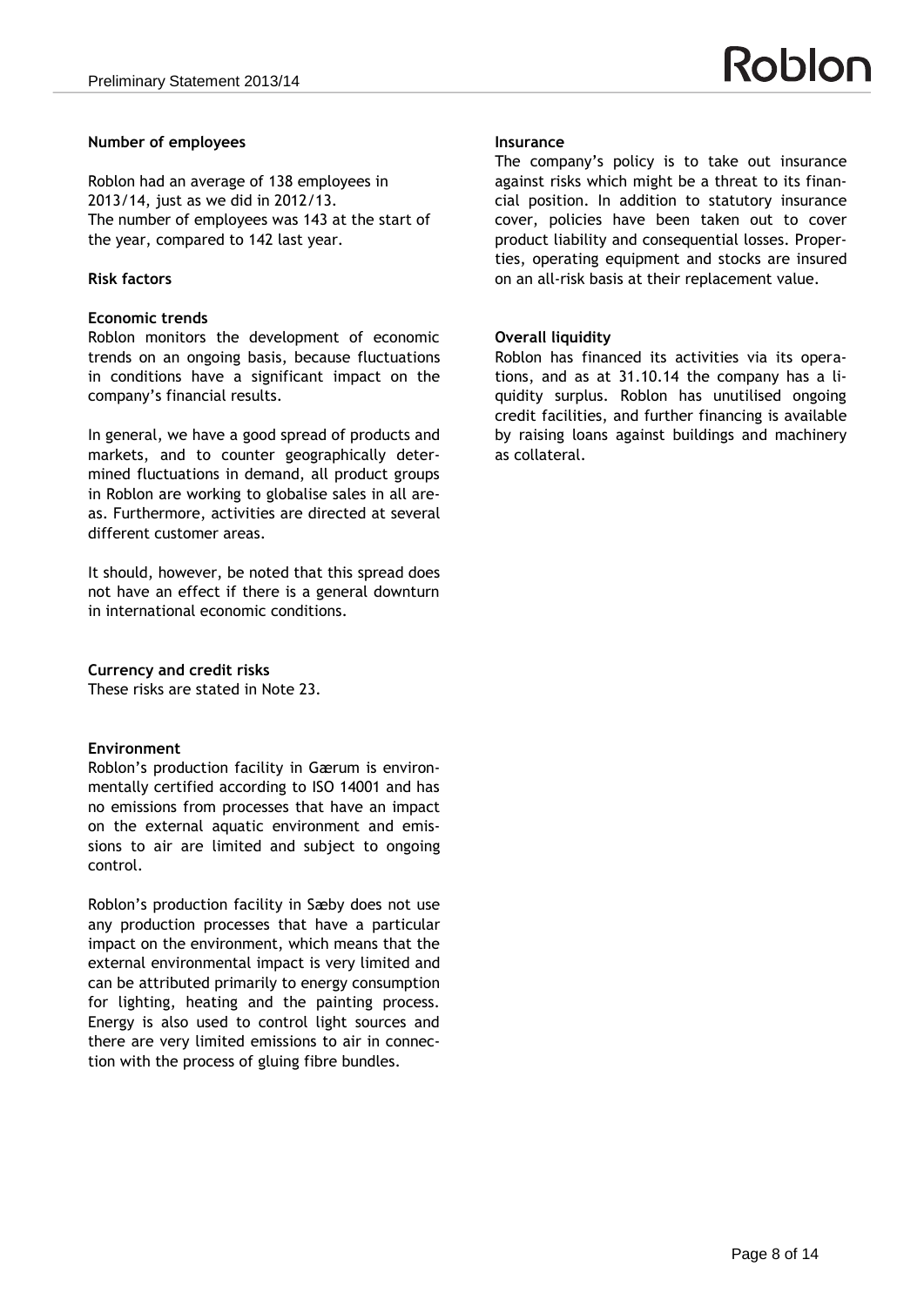# **Shareholders**

#### **Dividend**

At the Annual General Meeting on February 26, 2015 the Board of Directors will propose a dividend ratio of 60%, corresponding to DKK 21.5 million and a pay out ratio of 53%.

The decision on dividend will take into account the current investment requirements as well as an evaluation of the future development in liquidity.

The proposed dividend for 2013/14 of 60% corresponds to DKK 12 per B-share of DKK 20 and DKK 120 per A-share of DKK 200. In 2012/13 the dividend was 50% (corresponding to DKK 10 per Bshare of DKK 20 and DKK 100 per A-share of DKK 200). At a year-end price of DKK 286 (stockexchange listing, end of period), this implies a direct return of 4.2%.

# **Notifications to the stock exchange**

| January 9, 2014           |                          | Preliminary statement         |
|---------------------------|--------------------------|-------------------------------|
|                           |                          | 2012/13                       |
| January 13, 2014          | -                        | Major shareholder an-         |
|                           |                          | nouncement                    |
| January 14, 2014          | ÷                        | Major shareholder an-         |
|                           |                          | nouncement                    |
| February 24, 2014         | -                        | Interim statement             |
| February 27, 2014         |                          | Change in Roblon A/S'         |
|                           |                          | Board                         |
| June 24, 2014             |                          | Interim report first half-    |
|                           |                          | year 2013/14                  |
| August 21, 2014           |                          | Interim statement             |
| October 2, 2014           |                          | Financial calendar            |
|                           |                          | 2014/15                       |
| November 27, 2014         | -                        | Deviation from earlier        |
|                           |                          | announced expectations        |
|                           |                          |                               |
| <b>Financial calendar</b> |                          |                               |
| January 15, 2015          | ۰,                       | Preliminary statement         |
|                           |                          | 2013/14                       |
| February 26, 2015         | -                        | Annual General Meeting        |
|                           |                          | and interim statement         |
| June 18, 2015             | ۰.                       | Interim report 2014/15        |
| August 27, 2015           |                          | Interim statement             |
| January 14, 2016          | $\overline{\phantom{0}}$ | Preliminary statement         |
|                           |                          | 2014/15                       |
| February 25, 2016         | -                        | <b>Annual General Meeting</b> |
|                           |                          | and interim statement         |

#### **Ownership**

The following shareholders are subject to the provisions of Section 55 of the Danish Companies Act:

|                                  |           | (%)    |
|----------------------------------|-----------|--------|
|                                  | Ownership | Voting |
|                                  | Interest  | right  |
| <b>ES Holding</b>                |           |        |
| Frederikshavn ApS,               |           |        |
| Bøgevej 11, 8370 Hadsten         | 25.1      | 68.8   |
|                                  |           |        |
| <b>FMS Investerings-</b>         |           |        |
| rådgivning A/S,                  |           |        |
| Østergade 27b, 7400 Herning 12.1 |           | 5.1    |
|                                  |           |        |

Roblon A/S is included in the consolidated accounts for ES Holding Frederikshavn ApS. The accounts are publicly available.

#### **Capital and reserves**

At the end of the year the company's capital and reserves total DKK 252.8 million.

Roblon's share capital is divided into A-shares and B-shares. In view of the current ownership structure, the Board of Directors has no immediate plans to merge the two share classes. In the Management's view, the existing ownership structure has helped to create the basis for a long-term, consistent strategy for the company with ambitious, long-term financial goals. By achieving these goals, value will be created for shareholders, customers and employees. A good capital reserve is considered a key strength with regard to possible future extensions of activity.

#### **Own shares**

Under the authority granted by the Annual General Meeting, the company can acquire own shares up to 10% of the share capital. The authority is valid until 30/6 2015. The Board of Directors will request the renewal of this authority at the Annual General Meeting.

#### **Articles of Association**

The company's Articles of Association can be changed if two thirds of both the votes cast and the voting shares represented at the Annual General Meeting are in favour of the proposal. The company is run by a Board of Directors consisting of four to seven members elected at the Annual General Meeting for one year at a time.

#### **Annual General Meeting**

The Annual General Meeting will be held on Thursday February 26, 2015 at 4.30 p.m. at Hotel Scandic The Reef, Toldbodvej, Frederikshavn.

# Roblon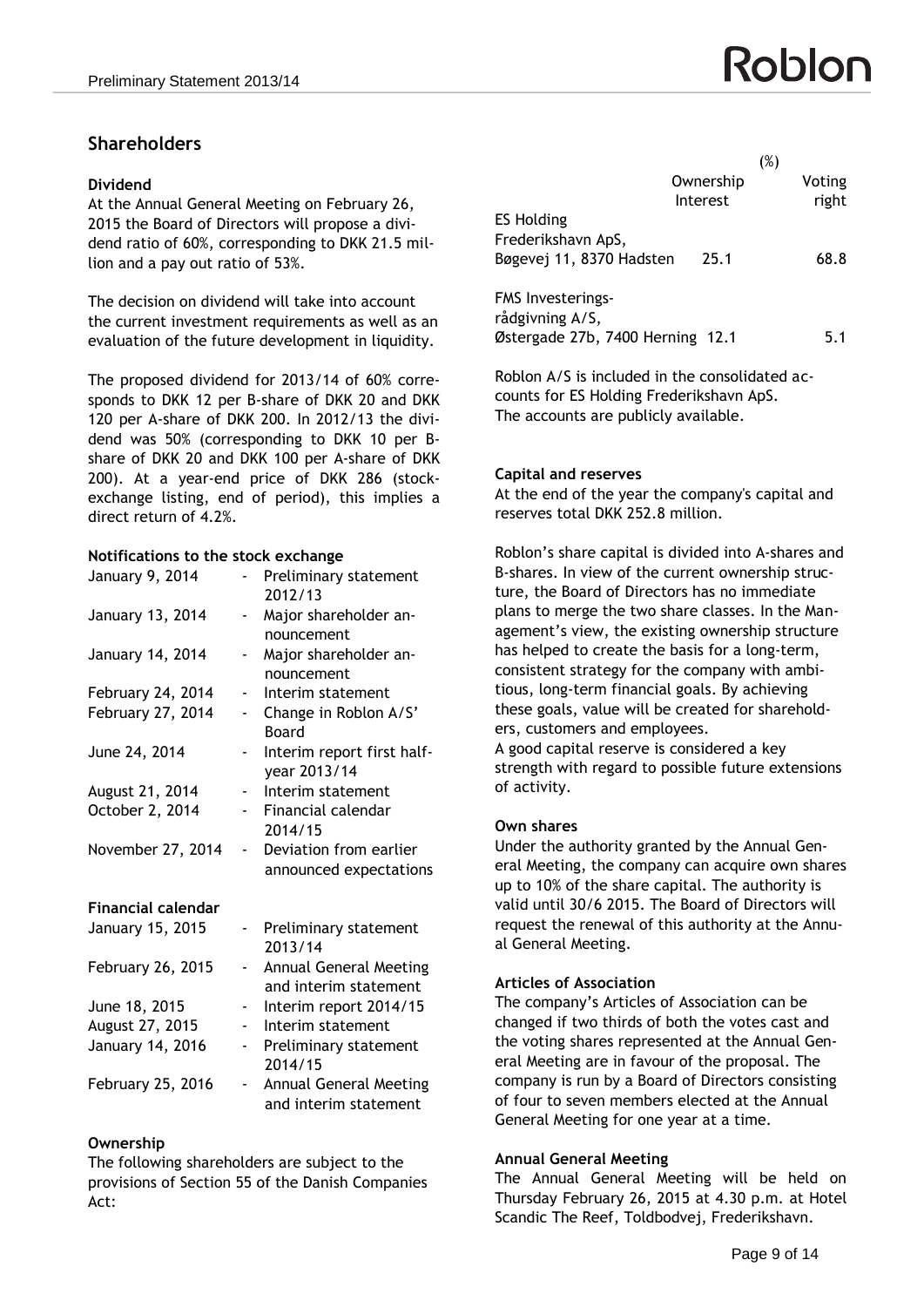# **INCOME STATEMENT FOR THE PERIOD NOVEMBER 1, 2013 - OCTOBER 31, 2014**

|                                                              | 2013/14<br>tDKK | 2012/13<br><b>tDKK</b> |
|--------------------------------------------------------------|-----------------|------------------------|
|                                                              |                 |                        |
| Net turnover                                                 | 259.787         | 266.994                |
| Other operating income                                       | 856             | 1.747                  |
| Consumption of goods                                         | $-108.168$      | $-117.431$             |
| Other external expenses                                      | $-29.985$       | $-29.169$              |
| Staff costs                                                  | $-62.176$       | $-60.744$              |
| Depreciation and write-downs of tangible and                 |                 |                        |
| intangible fixed assets                                      | $-9.008$        | $-8.009$               |
| <b>Operating profit</b>                                      | 51.306          | 53.388                 |
| Interest income                                              | 1.977           | 1.054                  |
| Interest expenditure                                         | 0               | $-323$                 |
| <b>Profit before tax</b>                                     | 53.283          | 54.119                 |
| Tax on profit for the year                                   | $-12.850$       | $-13.140$              |
| Profit for the year                                          | 40.433          | 40.979                 |
| Items that can be reclassified to the income statement       |                 |                        |
| Fair value adjustment of financial assets available for sale | $-19$           | 194                    |
| Tax of other comprehensive income                            | 5               | $-48$                  |
| Other comprehensive income                                   | $-14$           | 146                    |
| <b>Total comprehensive income</b>                            | 40.419          | 41.125                 |
| Earnings per share (EPS)                                     | 22,6            | 22,9                   |
|                                                              |                 |                        |
| Diluted earnings per share (DEPS)                            | 22,6            | 22,9                   |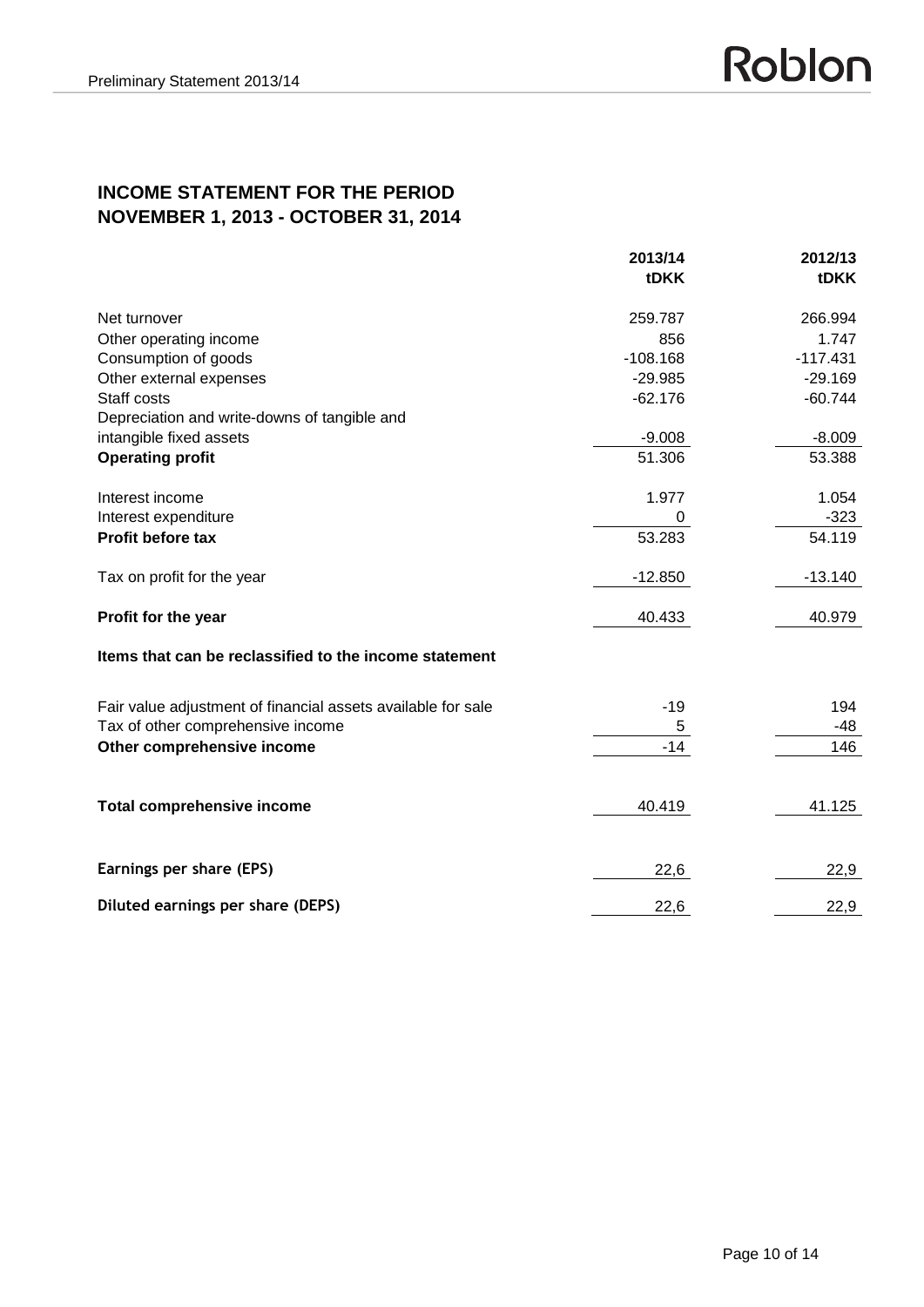| <b>Assets</b>                                                                                                                            | 2013/14<br>tDKK                 | 2012/13<br><b>tDKK</b>          |
|------------------------------------------------------------------------------------------------------------------------------------------|---------------------------------|---------------------------------|
| <b>Non-current assets</b>                                                                                                                |                                 |                                 |
| Completed development projects<br>Ongoing development projects                                                                           | 4.292<br>4.569                  | 4.862<br>5.552                  |
| Intangible assets                                                                                                                        | 8.861                           | 10.414                          |
| Land and buildings<br>Plant and machinery<br>Fixtures and fittings, tools and equipment<br>Tangible assets in the course of construction | 33.638<br>5.296<br>288<br>4.854 | 36.108<br>4.854<br>523<br>1.511 |
| Tangible assets                                                                                                                          | 44.076                          | 42.996                          |
| Trade debtors                                                                                                                            | 327                             | 886                             |
| <b>Total non-current assets</b>                                                                                                          | 53.264                          | 54.296                          |
|                                                                                                                                          |                                 |                                 |

#### **Current Assets**

| <b>Stocks</b>                       | 62.506  | 56.485  |
|-------------------------------------|---------|---------|
| Trade debtors                       | 49.675  | 62.296  |
| Other debtors                       | 3.266   | 3.859   |
| Accruals                            | 206     | 87      |
| <b>Total debtors</b>                | 53.147  | 66.242  |
| Financial assets available for sale | 10.773  | 10.793  |
| Cash at bank and in hand            | 120.941 | 86.679  |
| <b>Total Current Assets</b>         | 247.367 | 220.199 |
| <b>Total Assets</b>                 | 300.631 | 274.495 |

Roblon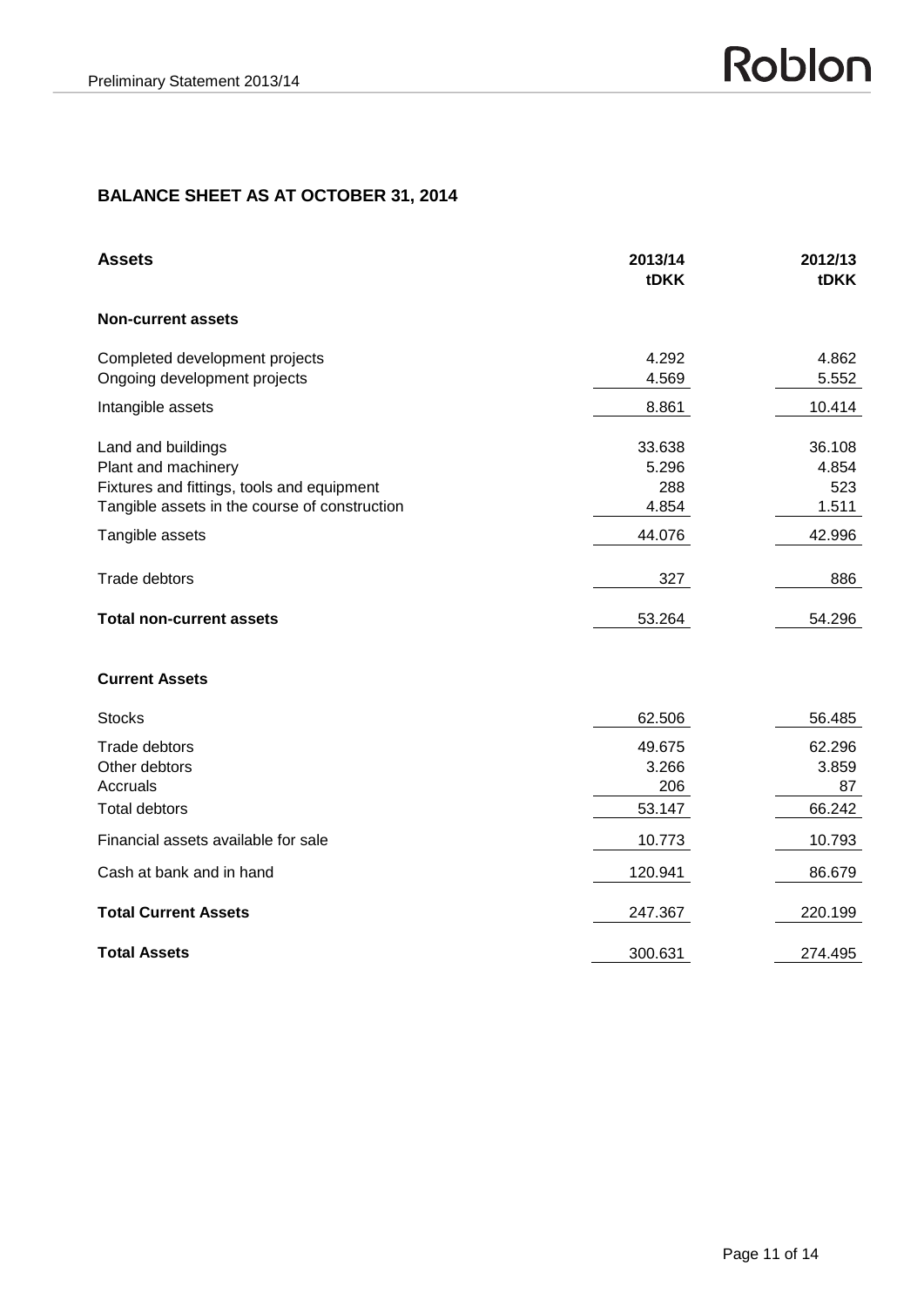# **BALANCE SHEET AS AT OCTOBER 31, 2014**

| <b>Liabilities</b>                   | 2013/14<br>tDKK | 2012/13<br><b>tDKK</b> |
|--------------------------------------|-----------------|------------------------|
| <b>Capital and Reserves</b>          |                 |                        |
| Share capital                        | 35.763          | 35.763                 |
| Other reserves                       | 697             | 711                    |
| Profit carried forward               | 216.361         | 193.810                |
| <b>Total capital and reserves</b>    | 252.821         | 230.284                |
| <b>Non-current liabilities</b>       |                 |                        |
| Deferred tax                         | 3.793           | 4.155                  |
| Other provisions for liabilities     | 177             | 115                    |
| <b>Total Non-current liabilities</b> | 3.970           | 4.270                  |
| <b>Current liabilities</b>           |                 |                        |
| Suppliers of goods and services      | 20.630          | 14.310                 |
| Corporate tax (joint taxation share) | 10.349          | 10.929                 |
| Other debt                           | 12.861          | 14.702                 |
| <b>Total current liabilities</b>     | 43.840          | 39.941                 |
| <b>Total Liabilities</b>             | 300.631         | 274.495                |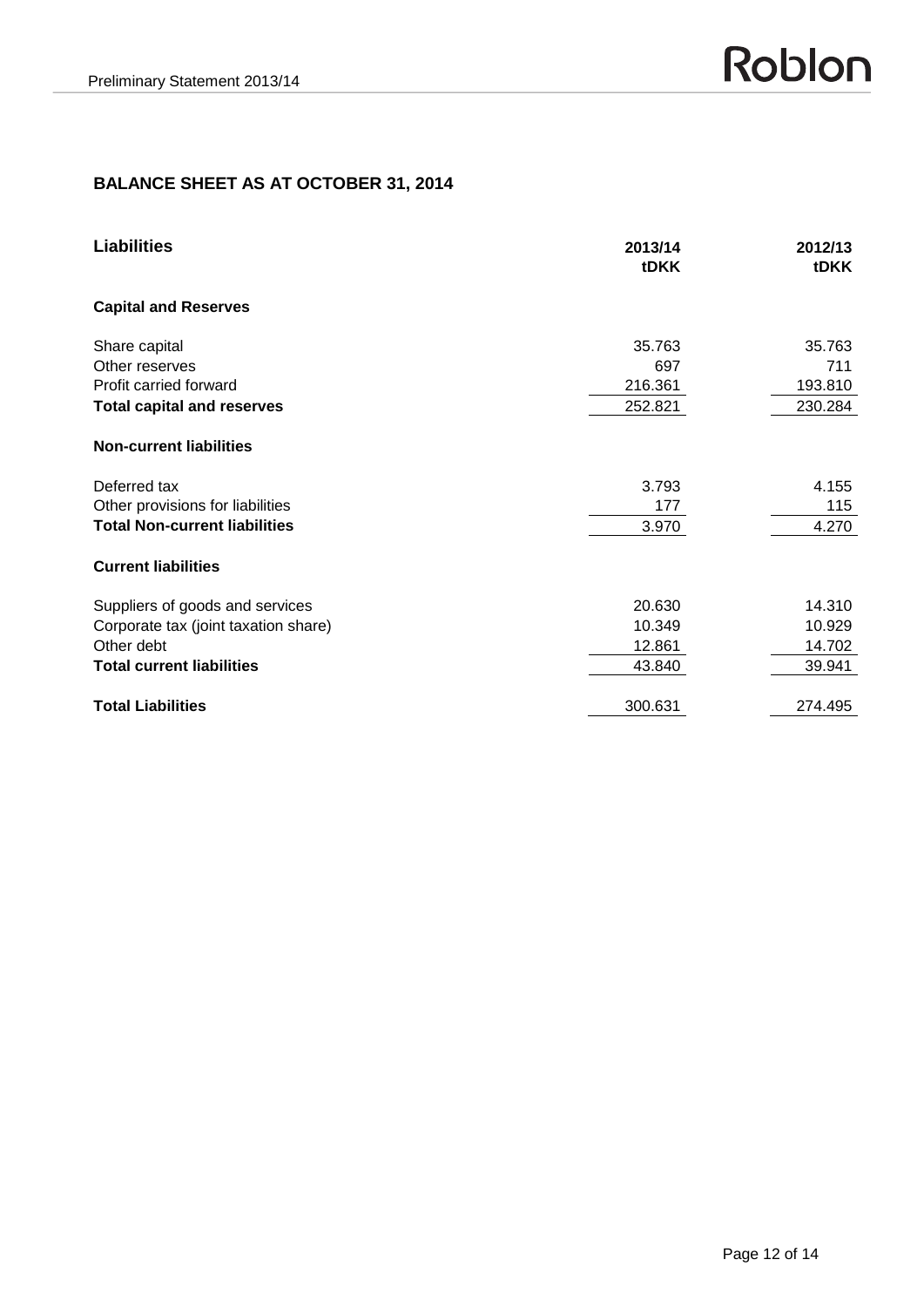# **Cash Flow Statement**

|                                                             | 2013/14     | 2012/13     |
|-------------------------------------------------------------|-------------|-------------|
|                                                             | <b>tDKK</b> | <b>tDKK</b> |
| <b>Operating profit</b>                                     | 51.306      | 53.388      |
| Profit on sale of tangible assets                           | $-856$      | $-1.747$    |
| Depreciation and write-downs of tangible and intangible as- |             |             |
| sets                                                        | 9.008       | 8.009       |
| Change in other provisions for liabilities                  | 62          | $-235$      |
| Change in stocks                                            | $-6.021$    | $-2.859$    |
| Change in debtors                                           | 13.654      | $-20.144$   |
| Change in current liabilities                               | 4.479       | 3.548       |
| Cash flow from primary activities                           | 71.632      | 39.960      |
|                                                             |             |             |
| Financial payments received                                 | 1.977       | 1.054       |
| Financial costs paid                                        | 0           | $-323$      |
| Corporate tax paid                                          | $-13.787$   | $-9.298$    |
| Cash flow from operating activities                         | 59.822      | 31.393      |
| Investment in intangible fixed assets                       | $-2.292$    | $-3.645$    |
| Investment in tangible fixed assets                         | $-6.653$    | $-6.910$    |
| Sales proceeds from tangible fixed assets                   | 1.267       | 1.870       |
| <b>Cash flow from investment activities</b>                 | $-7.678$    | $-8.685$    |
|                                                             |             |             |
| Payment of dividend                                         | $-17.882$   | $-17.882$   |
| <b>Cash flow from financing activities</b>                  | -17.882     | -17.882     |
| Change in cash at bank and in hand                          | 34.262      | 4.826       |
| Cash at bank and in hand as at 1/11 2013                    | 86.679      | 81.853      |
| Cash at bank and in hand as at 31/10 2014                   | 120.941     | 86.679      |